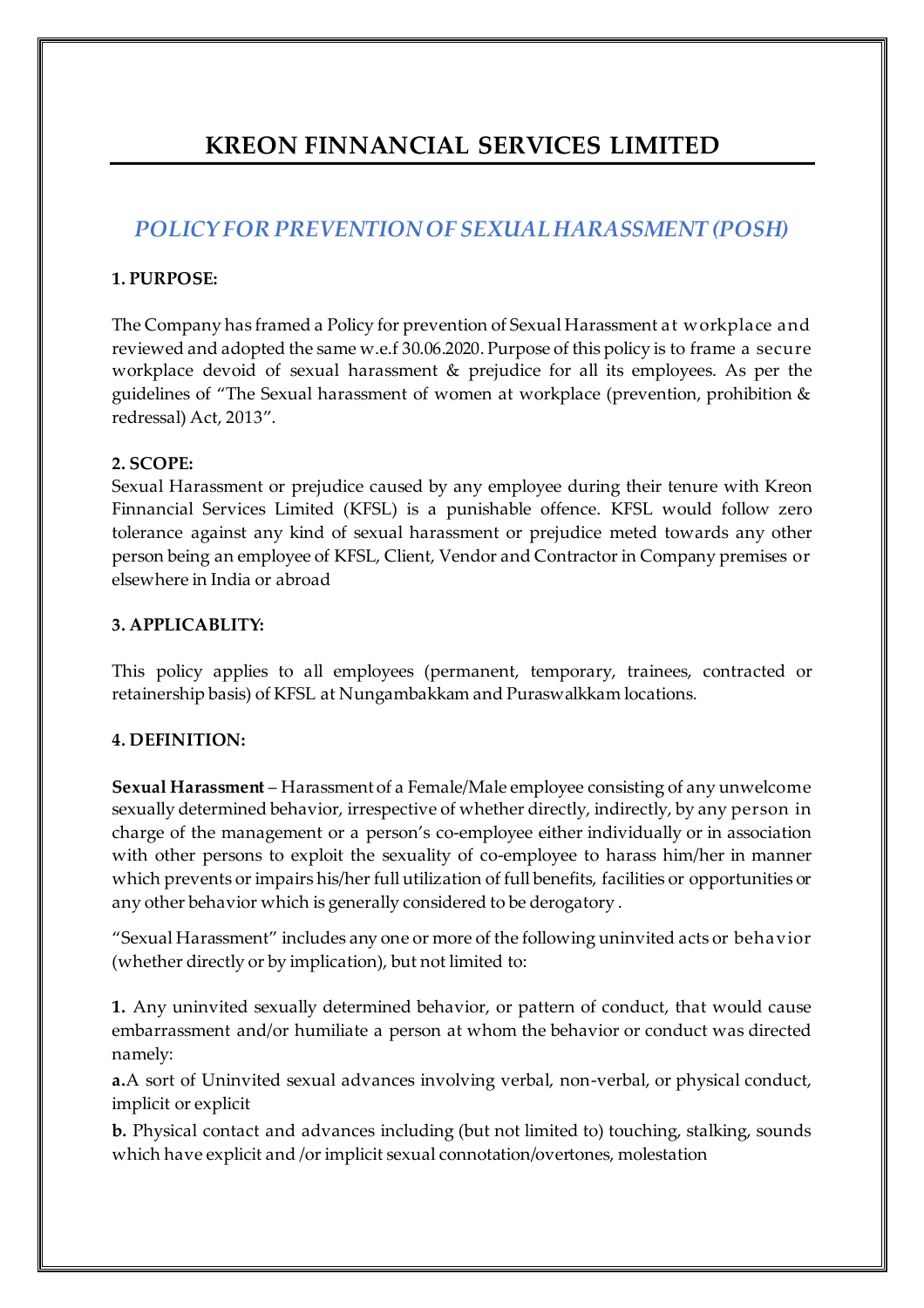**c.** Teasing, Nosiness, intimations and taunts with implicit sexual connotation, physical confinement

**d.** Demand or request for sexual favors

**e.** Sexually colored remarks or remarks of a sexual nature about a person's attire or physique

**f.** Display of pictures, signs, signals etc. with sexual nature/ connotation/ overtones in the work area and work-related areas

**g.** Showing pornography, making or posting vulgar / indecent / sexual pranks, teasing, jokes, demeaning or offensive pictures, cartoons or other materials through email, SMS, MMS, gestures etc.

**h.**Pestering to socialize during off-duty hours or continued expressions of sexual interest

**i.** Giving gifts or leaving objects that are sexually suggestive

**j.** Eve teasing, intimations and taunts, physical confinement against one's will or any such act likely to intrude upon one's privacy; Persistent watching, following, contacting of a person; and

**k.** Any uninvited conduct of sexual nature, be it physical, verbal or non-verbal.

**2.** The following circumstances if it occurs or is present in relation to any sexually determined act or behavior amounts to sexual harassment:

**a.** Implied or explicit promise of preferential treatment in employment;

**b.** Implied or explicit threat of detrimental treatment in employment;

**c.** Implied or explicit threat about the present or future employment status;

**d.** Interference with the person's work or creating an intimidating or offensive or hostile work

**e.** Humiliating treatment likely to affect health or safety.

Any alleged act of sexual harassment committed during or outside of office hours falls under the purview of this policy. Further, it is important to note that whether harassment has occurred or not does not depend on the intention of the person/ people but on the experience of the Women.

**Employee of KFSL** – Includes a person who is hired by KFSL, as Permanent, Temporary, Contracted or on Retainership Basis, part-time basis etc either directly or indirectly or through vendor organization.

**Aggrieved Women** - In relation to a workplace, a woman, of any age, whether employed or not, who alleges to have been subjected to any act of sexual harassment by the respondent.

**Respondent**: Employees against whom the complaint has been filed.

**Complainant**: Any aggrieved woman who makes a complaint claiming sexual harassment under this policy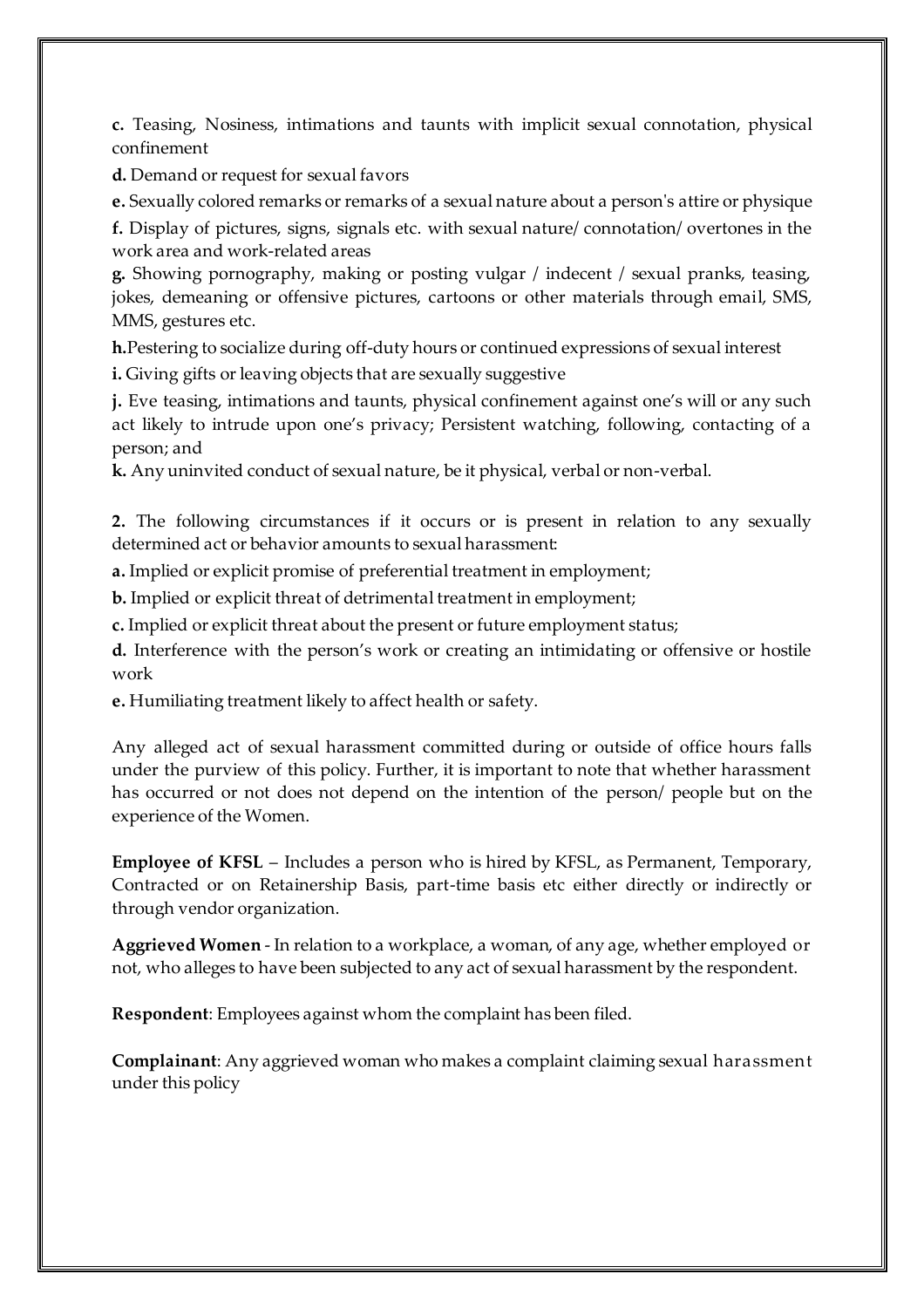**Workplace:** Premises, locations, establishments, enterprises, institutions, offices, branches or units established, subsidiaries which are controlled by the Company.

Places visited by the Employee arising out of or during the course of employment including official events, accommodation and transportation provided by the employer for undertaking a journey.

# **KEY RESPONSIBILITIES OF THE INTERNAL COMPLAINTS COMMITTEE AGAINST SEXUAL HARASSMENT (ICCSH)**

To effectively address workplace sexual harassment complaints, a Complaints Committees must first be aware of their key responsibilities, some of which are highlighted below:

- 1. Be thoroughly prepared
- 2. Know the Act, Policy and/or relevant Service Rules
- 3. Gather and record all relevant information
- 4. Determine the main issues in the complaint
- 5. Prepare relevant interview questions
- 6. Conduct necessary interviews
- 7. Ensure parties are made aware of the process and their rights/responsibilities within it
- 8. Analyse information gathered
- 9. Prepare the report with findings/recommendations

## **GRIEVANCE MECHANISM - PROCEDURE TO REGISTER COMPLAINTS:**

Within 3 months of an occurrence of an act of sexual harassment, a complaint in written shall be submitted through email to **hr@stucred.com** or to any member of the Internal Committee. If the respondent is direct supervisor of the complainant, or person influencing the career growth of the complainant, the reporting structure will be changed till the time the enquiry is completed.

#### **INTERNAL COMMITTEE:**

The Company has instituted an Internal Complaints Committee for redressal of sexual harassment complaint (made by the victim) and for ensuring time bound treatment of such complaints.

a. In accordance with the sexual Harassment of Women at Workplace (Prevention, Prohibition and Redressal) Act, 2013, each complaint of Sexual Harassment shall be dealt with utmost confidentiality and urgency by an Internal Complaints Committee comprising of the following members:

I. Director - Henna Tatia [| henna@stucred.com](mailto:henna@stucred.com) II. Chief Financial Officer – Shoba Nahar [| shoba@stucred.com](mailto:shoba@stucred.com) III. Cofounder & Director - Jaijash Tatia [| jaijash@stucred.com](mailto:jaijash@stucred.com)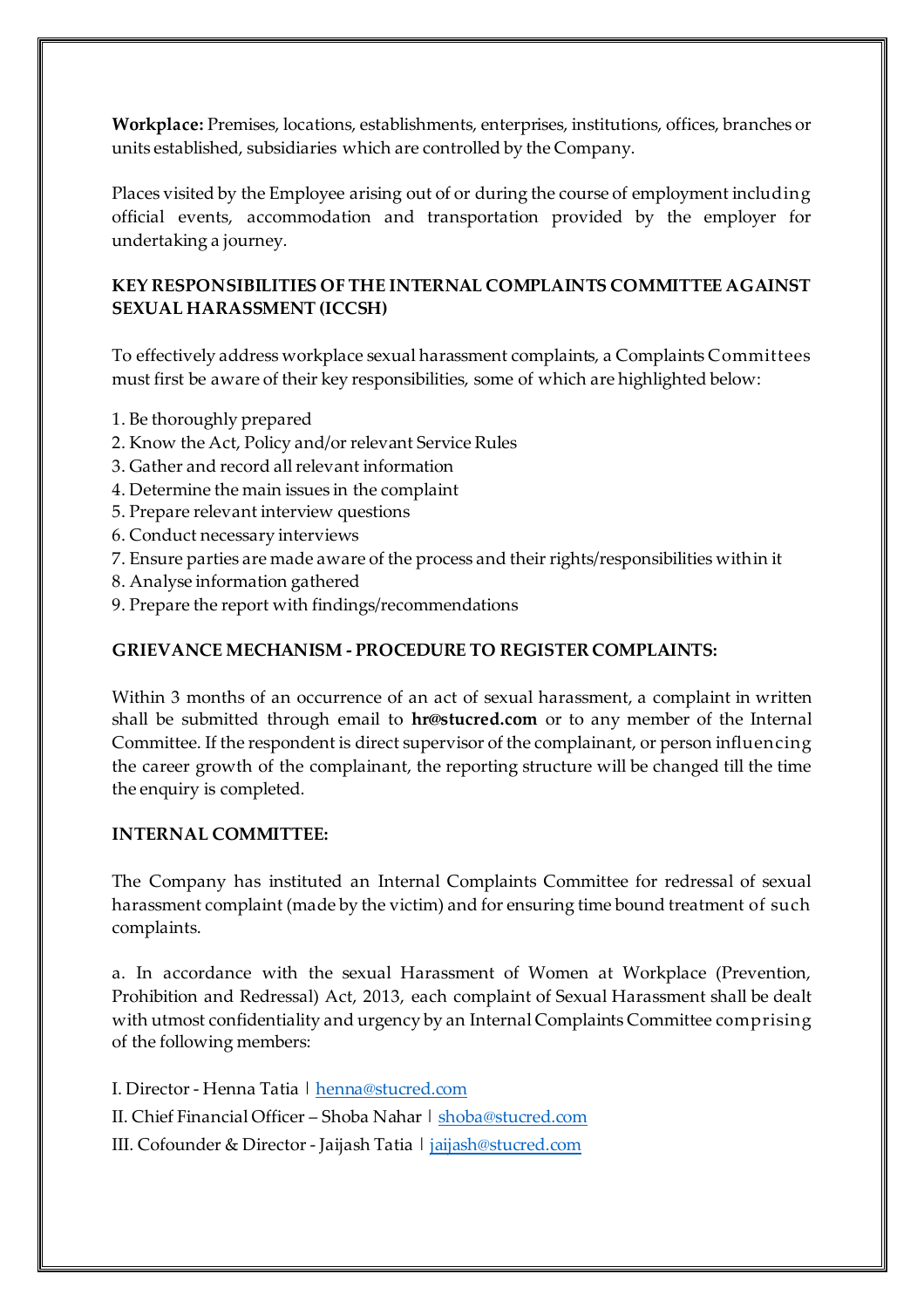**b.**The Internal committee would commence an Official Internal Enquiry within three working days:

I. By informing the said complaint to the respondent.

II. By instructing to stop the alleged act of Sexual Harassment immediately

III. By informing not to reach out to the complainant directly or indirectly

IV. By asking an immediate explanation from him/her to the same

**c.** Within 15 days upon receiving the original complaint, the Internal committee shall record and accordingly communicate in writing to the complainant and the Respondent, its prima facie findings, by giving the concerned parties a fair and due opportunity to represent themselves.The internal committee also makes sure that the victims or witnesses are not victimized, while dealing with the complaints of sexual harassment. To elaborate; the internal committee will conduct necessary meetings with the respondent and the complainant and the proofs to prove the existence of such compliant will be collected by the Internal Committee

**d.** A complaint will be locked no later than one month from receipt of original complaint by recording the decisions of the internal committee, accordingly informing to the complainant and the Respondent of the same.

**e.** An investigation requires the whole-hearted participation of the employees as they are bound to abide by the decisions taken by the internal committee.Whistleblowers shall be protected from exposure, retaliation or hostility.

**f**. If the complainant or the respondent is dissatisfied with the decisions taken by the internal committee, they shall appeal in writing to the Managing director within a couple of working days from receipt of prima facie findings or the charges, within 5 working days from the receipt, the appeal shall be finally disposed of by written communication to the said party. The decision of Managing Director shall be final and cannot be appealed.

# **Contents of the complaint**

The written complaint should contain a description of each incident(s). It should include relevant dates, timings and locations; name of the respondent(s) and the working relationship between the parties. A person designated to manage the workplace sexual harassment complaint is required to provide assistance in writing of the complaint if the complainant seeks it for any reason.

#### **REDRESSAL:**

1. An amicable resolution of the complaint is possible only with the written consent of the complainant.

2.The Managing Directorshall be informed about the decision taken by the internal committee, within 24 hours of closing the case file.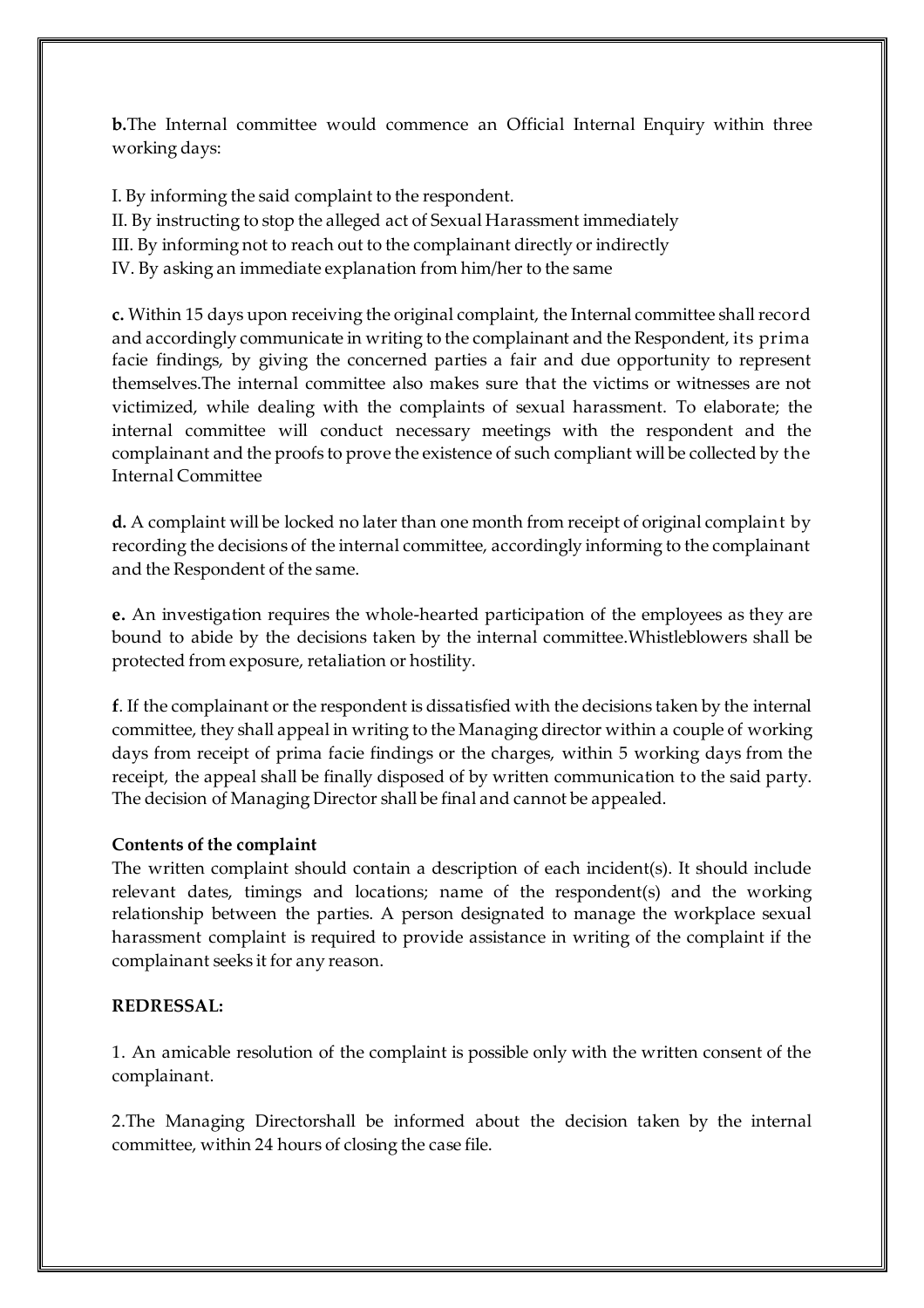3.In case of decision establishing the offence of Sexual Harassment of the complainant, within 3 working days, the internal committee shall recommend Disciplinary action against the offender considering the nature and extent of injury caused to the complainant, prior complaints or repetition of offence etc. and the impact of the offence on the company profile as a whole.

4. The position of the offender and the criticality of the position occupied by the offender shall not be any hindrance to the disciplinary action taken against the offender.

5. The disciplinary action that shall be commensurate with the nature of the gravity of the offence, shall include but not limited to,

- Warning
- Written apology from offender,
- Bond of good behavior
- Transfer
- Debarring from supervisory duties
- Denial of employee benefits like increments/promotion/salary correction etc.
- Cancellation of specific work Assignment
- **Suspension**
- Dismissal
- Penal Consequences of Sexual Harassment
	- o If In any case the Committee finds the degree of offence coverable under the Indian Penal Code, then this fact shall be mentioned in its report and appropriate action shall be initiated by the employer, to file a Police Complaint. Under the Indian Penal Code, (IPC), the newly introduced Section (S. 354A) deals with Sexual Harassment which has made this a 'cognizable offense' i.e. a person charged with Sexual Harassment may be arrested without a warrant.

# **PUNISHMENT FOR FALSE OR MALICIOUS COMPLAINT AND FALSE EVIDENCE:**

Where the Internal Complaints Committee arrives at a conclusion that the allegation against the respondent is malicious or the aggrieved woman or any other person making the complaint has made the complaint knowing it to be false or the aggrieved woman or any other person making the complaint has produced any forged or misleading document, it may recommend to the employer to take action in accordance with the provisions of the service rules applicable to her or him.